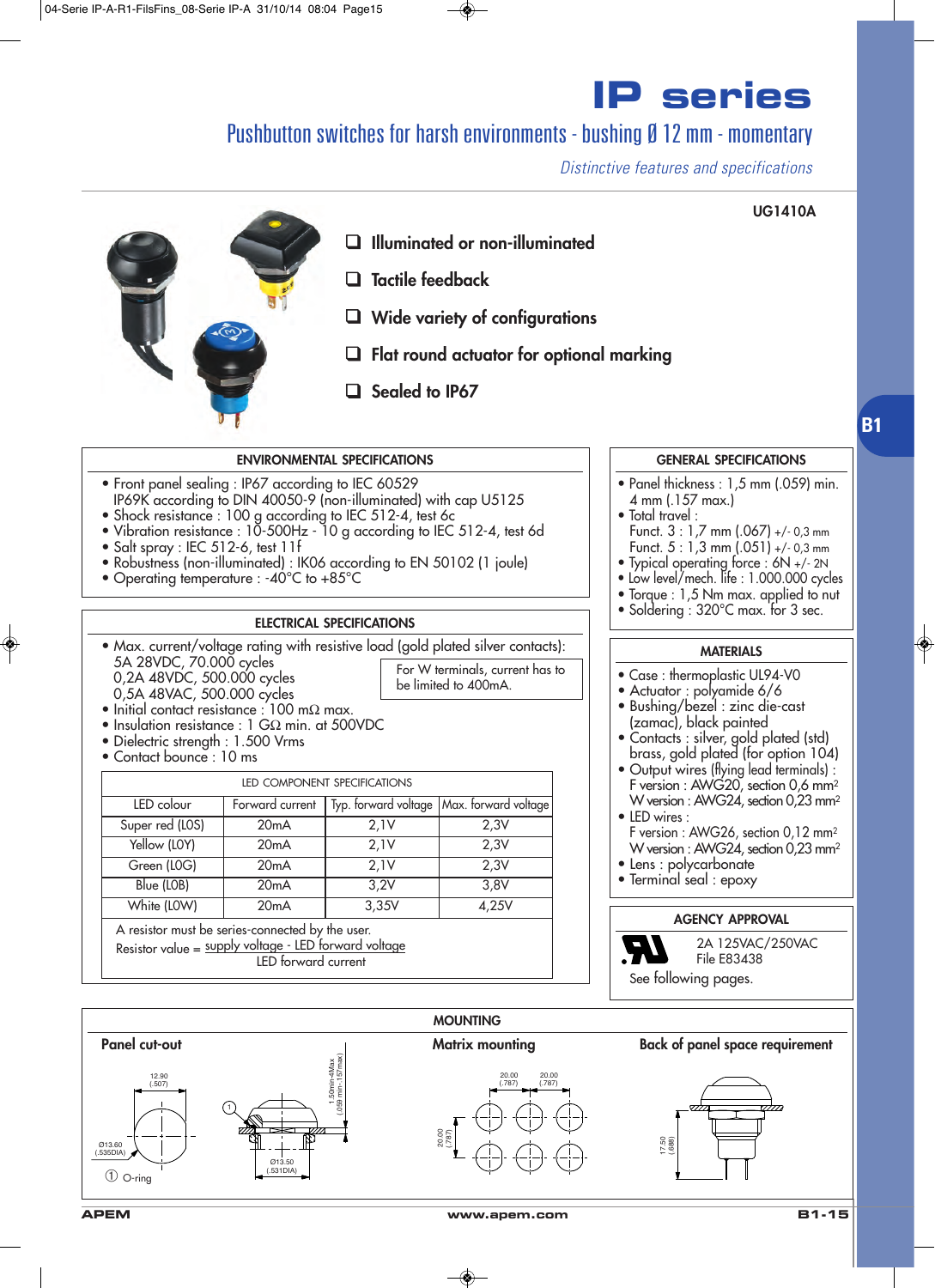### Pushbutton switches for harsh environments - bushing Ø 12 mm - momentary

*Overview*



#### **ABOUT THIS SERIES**

On the following pages, you will find successively : model structure of switches and options in the same order as in above chart

**Dimensions :** first dimensions are in mm while inches are shown as bracketed numbers.



**B1-16 www.apem.com APEM** The company reserves the right to change specifications without notice.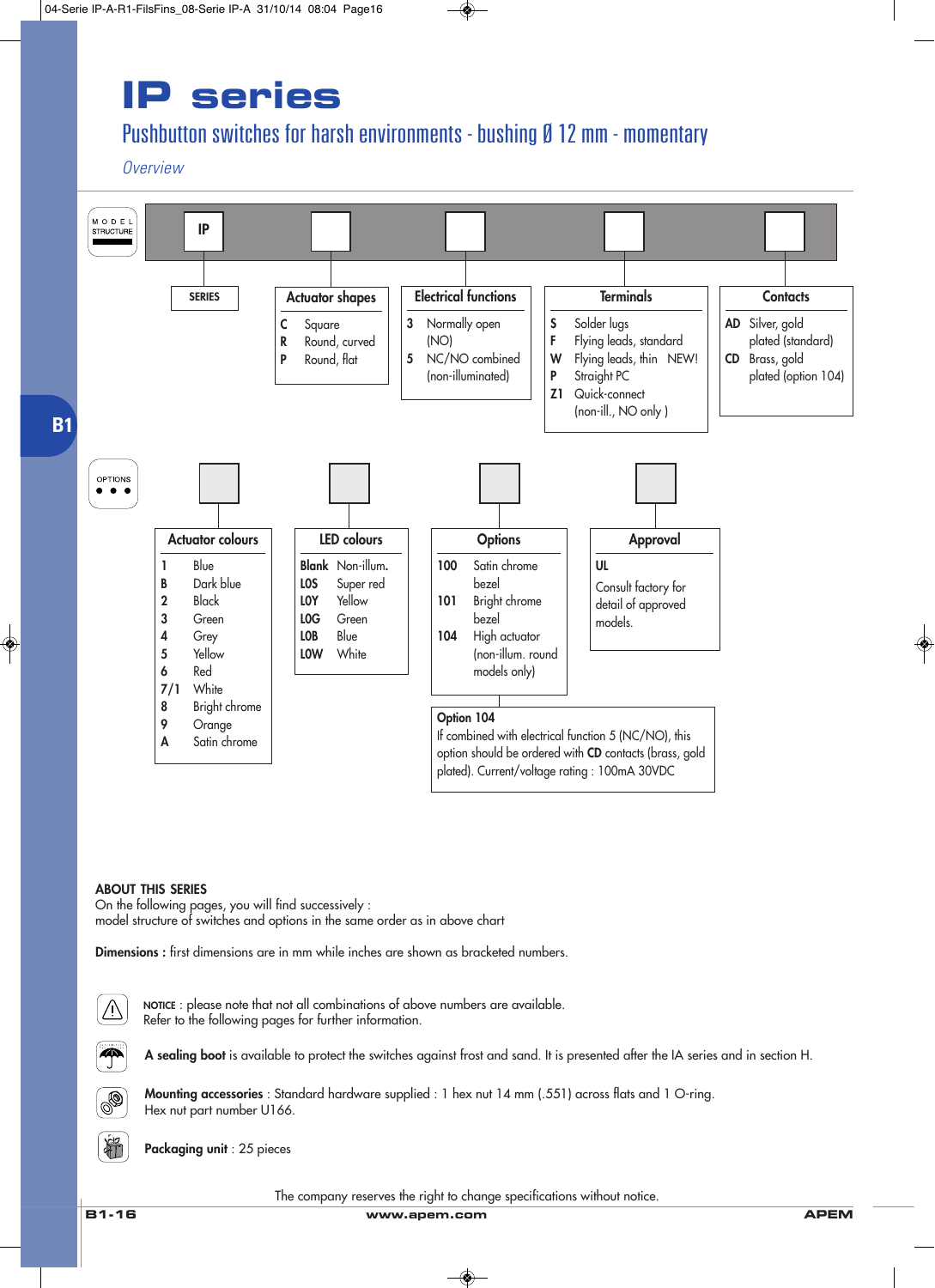### Pushbutton switches for harsh environments - bushing Ø 12 mm - momentary

*Square - illuminated*

**IP series**



**APEM www.apem.com B1-17**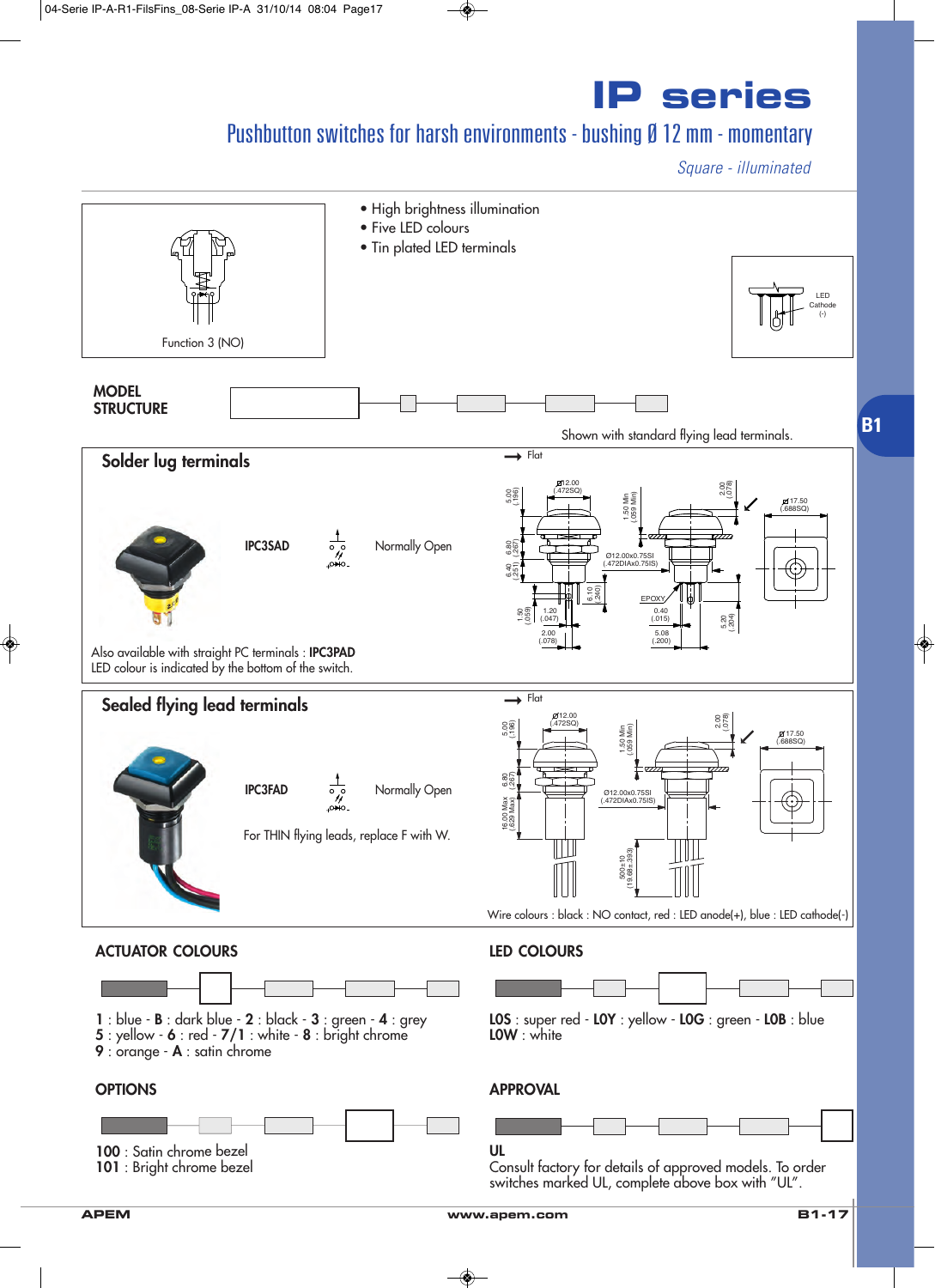#### Pushbutton switches for harsh environments - bushing Ø 12 mm - momentary

*Square - non-illuminated*

**B1**

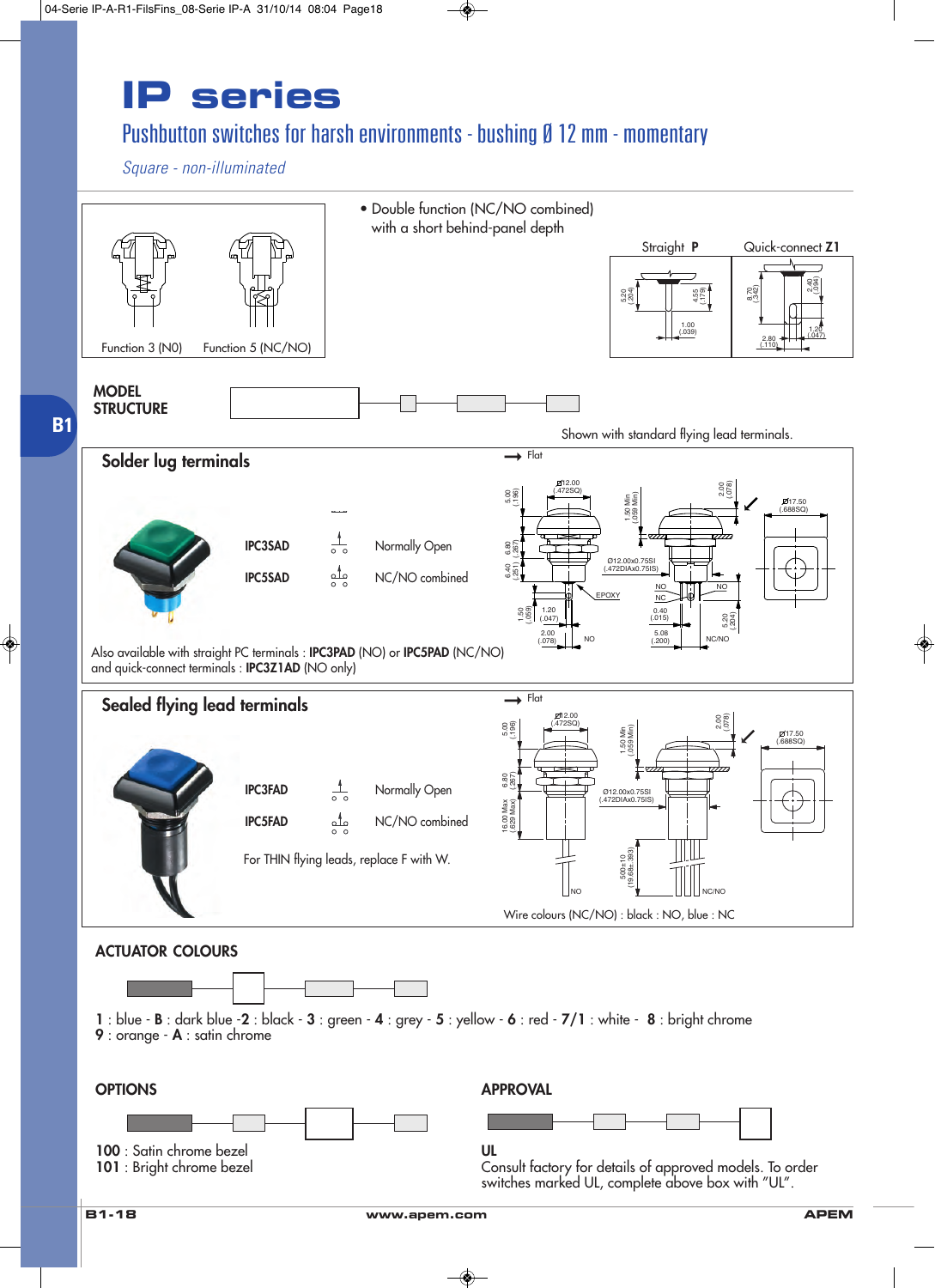### Pushbutton switches for harsh environments - bushing Ø 12 mm - momentary

*Round - illuminated*

**IP series**

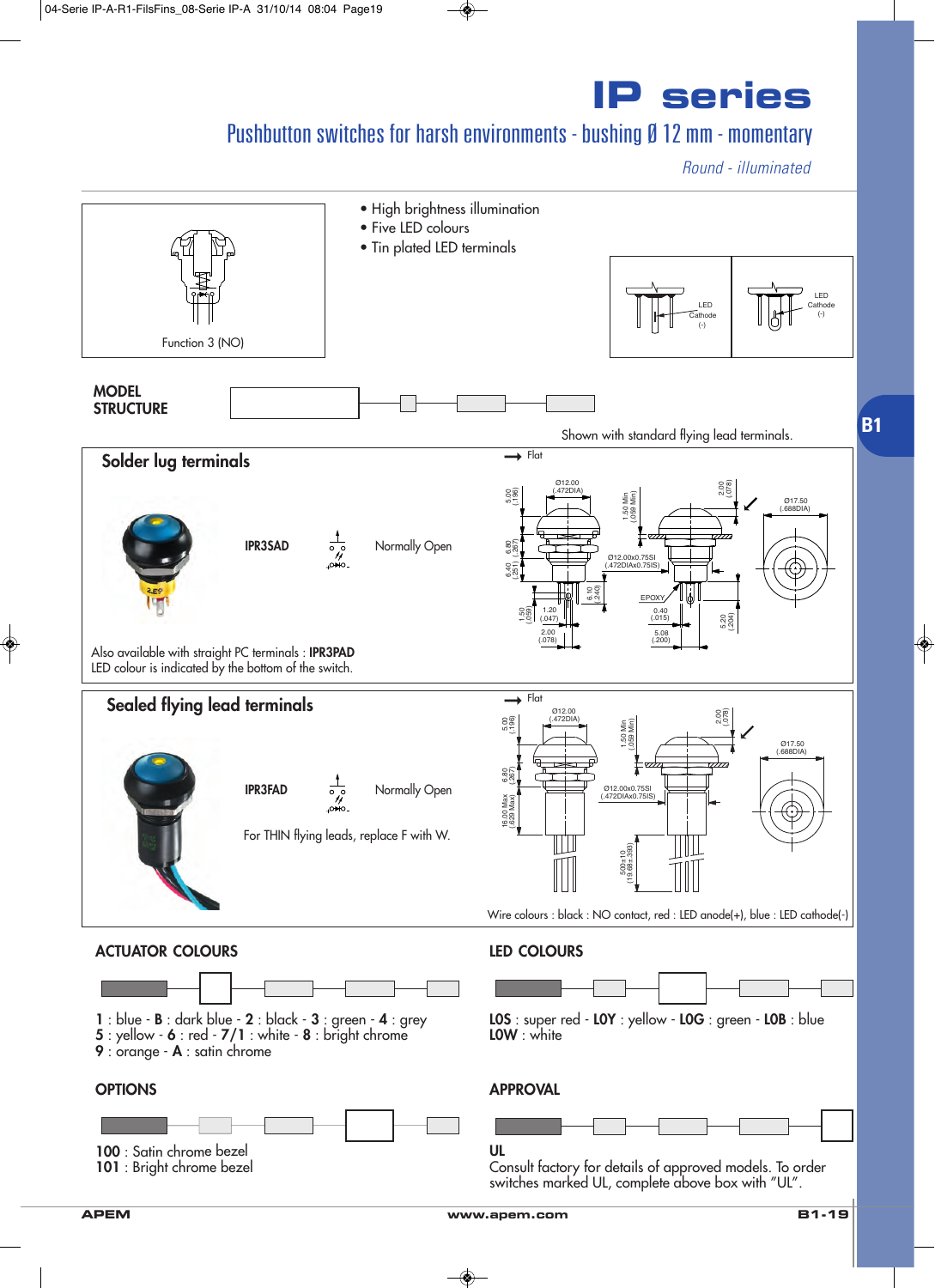### Pushbutton switches for harsh environments - bushing Ø 12 mm - momentary

*Round - non-illuminated*







Consult factory for details of approved models. To order switches marked UL, complete above box with "UL".

**104** IPR **104** IPP

(.472DIA)

(.185) 4.70